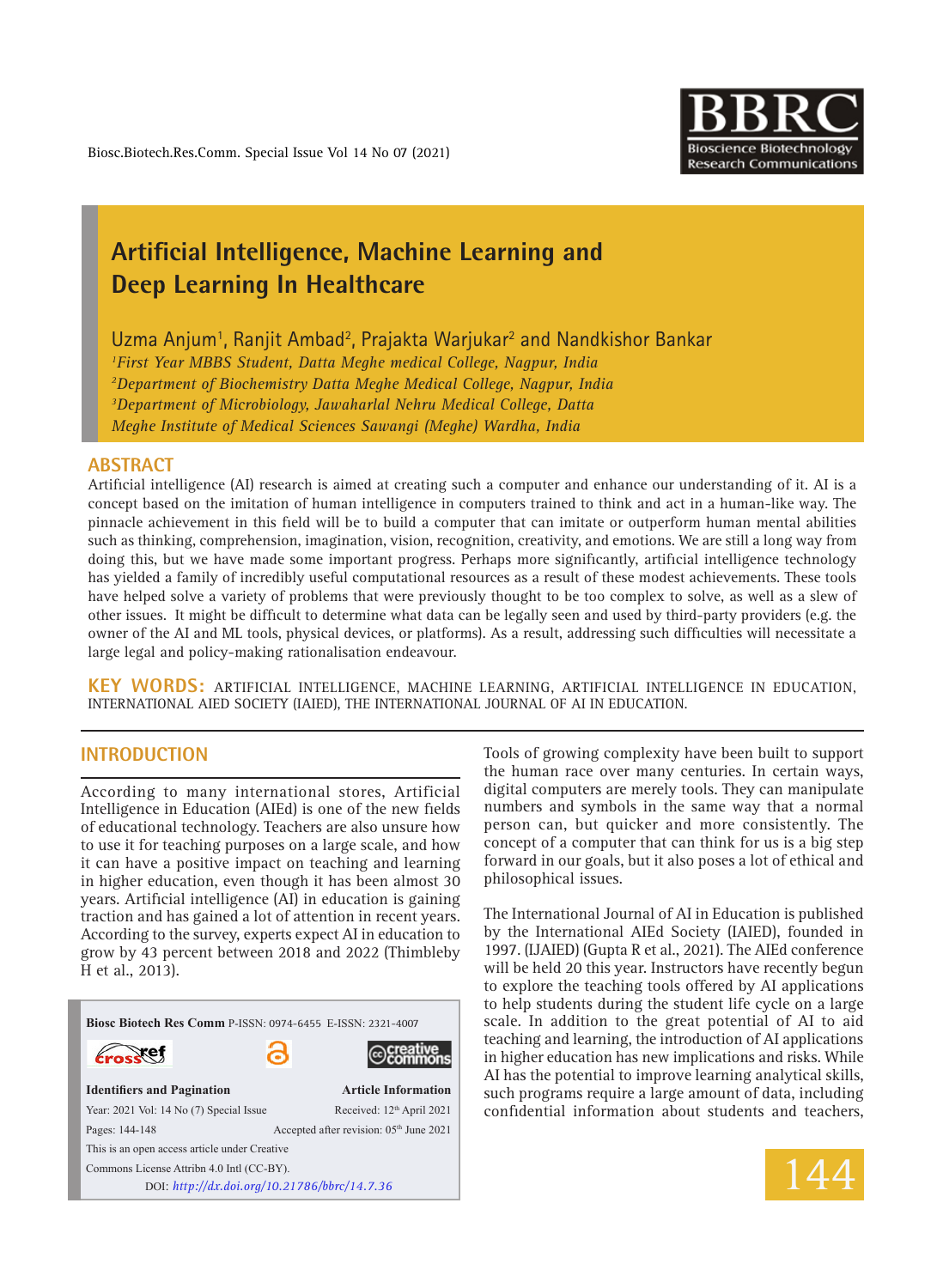which raises serious privacy concerns and data protection (Ganegoda GU et al., 2021).

The Institute for Ethical AI in Education in the United Kingdom has recently launched an AI management program in education, and the Analysis & Policy Observatory published a discussion paper in April 2019 to create an ethical AI framework for Australia. Philosophy, cognitive science, neuroscience, and economics have also contributed to AI, a branch of computer science and engineering. AI researchers still have to agree on a common definition and understanding of AI - and intelligence in general - due to the different environmental conditions. For the purpose of our study of artificial intelligence in higher education, it is important to define terms. The roots of AI can be traced back to a two-month workshop held in the United States in the 1950s at Dartmouth College. In his workshop proposal since 1956, McCarthy coined the term "artificial intelligence" for the first time. The research will focus on assuming that all aspects of learning or any other aspect of intelligence can be accurately defined for the machine to imitate.

The aim will be to discover how to access social media, explain releases and explanations, solve current problems for people, and evolving. "Computers do cognitive functions, such as learning and problem solving, which are often associated with human intelligence," wrote Baker and Smith in 2019. They go on to say that artificial intelligence (AI) is not the only technology. The umbrella term includes technologies and techniques such as machine learning, natural language processing, data mining, neural networks, and algorithms. Machine learning and intellectual artificial intelligence are used interchangeably. Machine learning is an AI method of supervised and unsupervised planning and profiling, such as predicting whether a student will drop out of a course or be accepted into the program, or see topics in written assignments (Walsh S et al 2020). Machine learning "is a sub-domain of artificial intelligence that includes software that can detect patterns, make predictions, and apply patterns that have recently been discovered in situations that are not included or not protected by their original design," according to Popenici and Kerr in 2017. The following types of papers can be found in Artificial Intelligence in Medicine (Stefanelli M, et al 2009).

- 1. Theoretical and/or methodological studies regarding unique techniques are considered original research contributions.
- 2. Papers that gather, classify, describe, and critically critique study designs, techniques, and processes are known as methodological reviews/surveys.
- 3. Position papers: These are publications that collect, characterise, and assess the scientific issues that a certain area faces, based on the literature in that field.
- 4. Editorials: Editors will issue editorials on occasion.
- 5. Guest editorials: Editors might invite guest editors to write editorials for special issues. Unsolicited

editorials are not accepted;

- 6. Letters to the editor: Reader letters discussing and reflecting on a subject of interest, such as recent findings published in the journal Artificial Intelligence in Medicine.
- 7. Book reviews are critical assessments of recently released novels.
- 8. In memoriam: Papers reflecting the lives and major scientific accomplishments of scientists who have passed away and who have made significant contributions to the field of artificial intelligence in medicine.
- 9. PhD projects: The overall goals and methodologies of PhD research projects should be the focus of such papers, rather than the precise scientific discoveries gained, which would be the emphasis of other research pieces.

**Machine Learning and Artificial Intelligence:** Machine learning, artificial intelligence, and other modern mathematical methods allow patients to benefit from previously unused and instant data sources. Although there is a lot of exciting research going on right now, especially in graphic design, the whole text has no ambiguity, incomprehensible reporting to enable repetition, behavioural concerns, and consistent evidence of performance. One of the most important causes of these problems is the lack of current guidelines for advanced machine learning and artificial intelligence. On the other hand, cross-sectoral groups working on health-related machine learning and artificial intelligence surveys and impact programs can benefit by directly answering a set of questions about accountability, rebirth, ethics and efficiency (inn short TREE).

Machine learning (ML), artificial intelligence (AI), and other modern computational methods allow patients to benefit from data sources that were not included and are growing rapidly.Increasing the efficiency of health facilities, improving diagnostic accuracy, regular predictability, tailored treatment, and improving diagnostic accuracy are all potential uses. ML / AI image-based diagnostic applications, which have shown a great deal of clinical promise, are an example of powerful technology to transform with the first promise, for example, in-depth learning-based algorithms that increase the accuracy of retinal pathology compared to specialist physicians.

Although we are only beginning to grasp the breadth of possibilities offered by these technologies, there is growing fear among academics that because the products of these approaches are not experienced in the same manner as other medical interventions such as medication, they may be misunderstood. AI-assisted radiography and pathology are one of few examples of how machine learning is being used in healthcare. Electronically recorded medical imaging data is abundant these days, and Deep Learning algorithms may be used to find and discover patterns and anomalies using this dataset.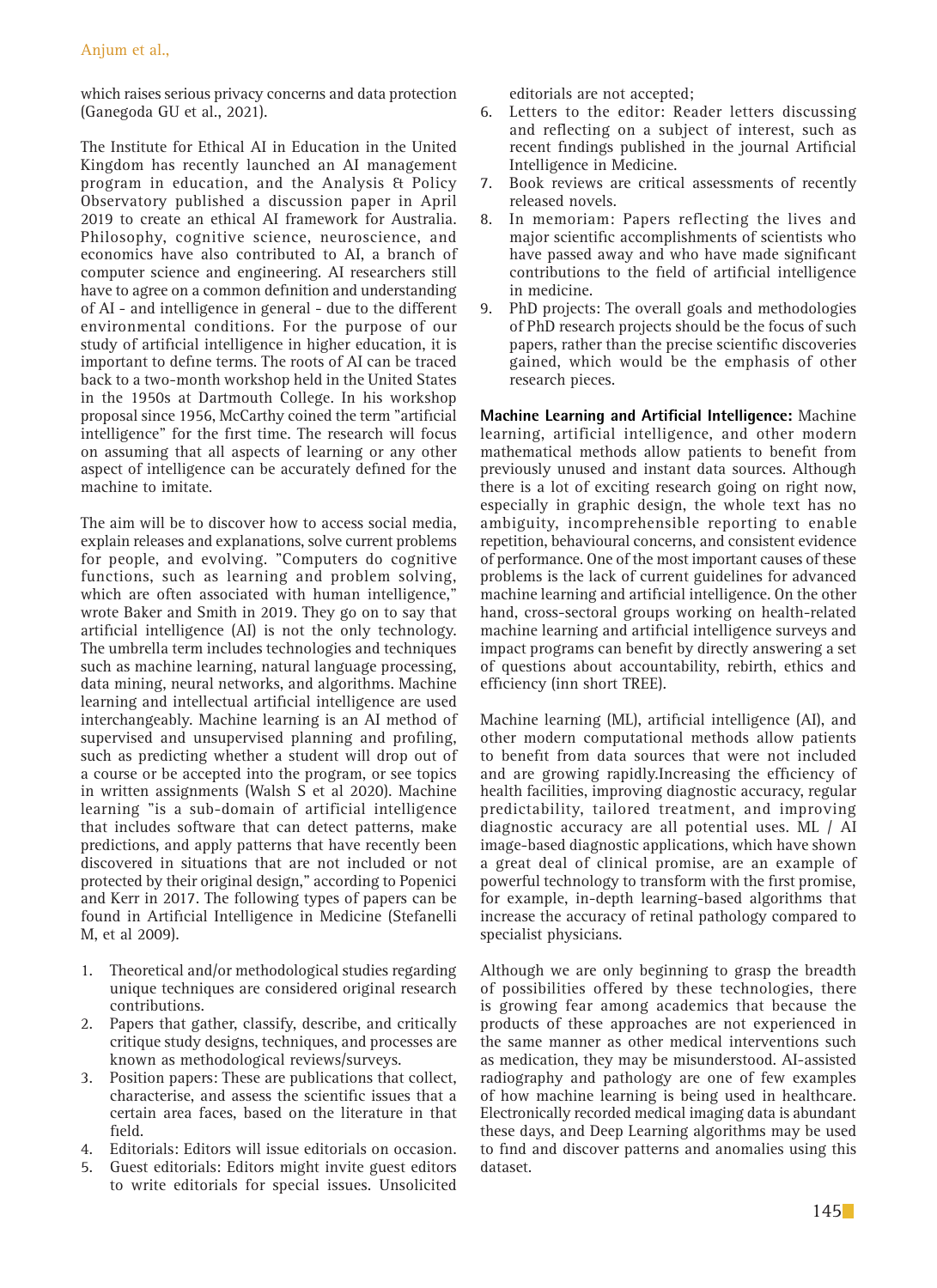Machines and algorithms can analyse imaging data in the same way as a highly skilled radiologist can, detecting abnormal skin patches, lesions, tumours, and brain bleeding. As a result, the use of AI/ML tools/ platforms to aid radiologists is expected to skyrocket. This method addresses a major issue in the healthcare field, as well-trained radiologists are becoming increasingly scarce around the world. However, the tsunami of digital medical data puts such trained personnel under a lot of stress in most cases. Detecting the so-called "edge-cases" is often necessary for identifying unusual or difficult-todiagnose disorders. Because machine learning systems are based on enormous datasets containing raw photos and various transformations of various diseases, they are typically more accurate than people in detecting certain types of anomalies.

This could be the most significant impact of Artificial Intelligence tools, as it has the ability to improve the lives of billions of people all over the world. Microsoft's Project Inner Eye, which uses machine learning to separate and locate malignancies in 3D radiological pictures, is another excellent test case. It can be helpful in preparing for precise operation, navigation, and tumorcontouring operations when planning radiotherapy. MRI and other advanced imaging systems are widely used in early detection of cancer, and they also use machine learning algorithms. The good news is that data protection, which is a complex and complex problem for health care systems, is not a major obstacle to this form of AI programming.

As with other modern economic firms, most operational difficulties do not include personal patient data related to illness, diagnosis, or treatment, but rather details relating to finances, resources, marketing, or resource difficulties. However, several high-profile papers, on the other hand, have revealed a lack of openness, replicability, ethics, and effectiveness in the reporting and evaluation of ML/AI-based prediction models. Traditional literature on biostatistics and medical statistics can provide many excellent recommendations for performance, performance, review, reporting, performance testing, and clinical implementation, but they are not sufficient to guide the use of ML / AI in research, according to this growing evidence. Building such advice is a daunting task due to the ever-growing battery of ML/AI algorithms and the various environments for evaluating efficiency and therapeutic effects.

Deep Learning and Artificial Intelligence: What is deep learning, why is it important, and how will this cutting-edge artificial intelligence method impact healthcare? Healthcare organizations of all sizes, forms, and technologies are turning to artificial intelligence to maximize patient care while reducing costs and increasing efficiency. A nice place to start is with deep learning. This branch of artificial intelligence has fast proven transformative for healthcare, allowing for unprecedented speed and precision in data analysis. What is deep learning, how does it differ from other machine learning approaches, and how can healthcare

organisations use it to solve some of the most critical issues in patient care? Deep learning is a sort of machine learning that analyses data using a tiered algorithmic design, often known as hierarchical learning or deep structured learning.

In in-depth learning models, data is sorted by fragmentation of several layers, each subsequent diagram following the result of the previous one to inform its performance. In-depth learning models are more accurate as more data is processed, in fact learning from past results to increase their organizational and communication capabilities. In-depth studies are based on the way blood neurons in an animal's brain communicate with one another to process data. Each succeeding layer of nodes is engaged when it receives input from its surrounding neurons, similar to how electrical signals pass between the cells of biological creatures.

Deep learning, on the other hand, is a form of mechanical learning that is influenced by the human brain. In-depth learning algorithms use a well-defined framework for analyzing data and reaching similar conclusions as humans. In-depth learning accomplishes this through neural networks, a system with multiple layers of algorithms. The formation of the neural network is based on the formation of the human brain. Neural networks can be taught to perform the same tasks on data that our brains AIEd do when identifying patterns and classifying different sorts of information. We may use neural networks to accomplish a variety of tasks, such as grouping, classification, and regression. We can use neural networks to group or sort unlabelled data based on similarities between the samples. Alternatively, we can train a network in a database with a label to separate samples from the database in a split mode.

Types of machine learning cannot solve problems with in-depth learning models that can. In-depth learning models can address the challenges machine learning models can. Artificial neural networks have certain features that allow in-depth learning models to manage the challenges machine learning models can. All the latest advances in artificial intelligence can be attributed to in-depth education. Without in-depth learning, selfdriving cars, chatbots, and digital assistants like Alexa and Siri will not be there. Neither Netflix nor YouTube will know which movies or TV shows we want. Both of these developments are based on neural networks. Indepth study, at the end of the day, is the clearest and most effective approach to the ingenuity of the true machine that we have seen so far.

## **METHODOLOGY**

Artificial intelligence (AI) has advanced in recent years for a wide range of machine learning approaches, including deep learning, reinforcement learning, and transfer learning. These are seen to be effective and advanced techniques for dealing with non-trivial technical problems in science and engineering. AI-based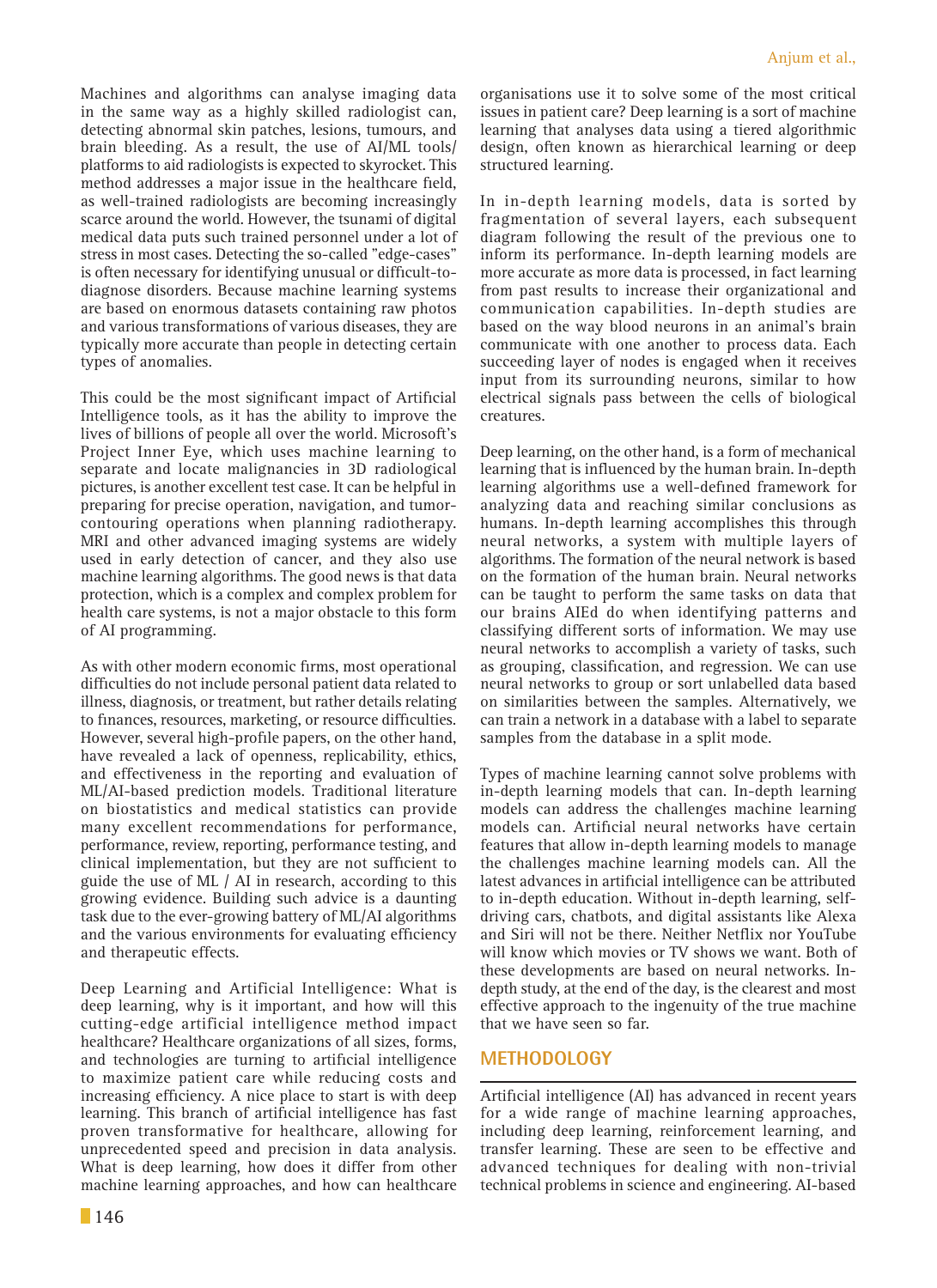#### Anjum et al.,

solutions have been used to solve problems in a variety of fields, including smart energy systems, intelligent manufacturing, intelligent transportation, healthcare, and public safety, to name a few.

It deploys a large number of smart terminals, including sensors and actuators, and provides pervasive connections between smart devices and things, allowing users to better perceive the world and operate diverse systems. The availability and sophistication of AI has grown in a relatively short period of time, presenting providers, payers, and other stakeholders with a bewildering assortment of tools, technologies, and strategies to select from. The primary goal of such systems should be to develop AI-assisted platforms that improve the overall experience of healthcare services for the general public. Empathy and profit generating must be combined in powerful AI technologies for healthcare operations management to set them apart from traditional systems.

Data protection, while a strong and complex problem for health care systems, is not a major obstacle to this form of AI programming. As with other modern economic firms, most operational difficulties do not include personal patient data related to illness, diagnosis, or treatment, but rather details relating to finances, resources, marketing, or resource difficulties. The main purpose of these programs should be to create AI-assisted networks that enhance the general public's knowledge of health care services. The main purpose of the programs already in use in mainstream businesses is to increase profits. To differentiate itself from the general framework, effective AI methods for the management of health services must include empathy and profitability. Studies on artificial intelligence and E-Health approach and other innovative approaches in healthcare were reviewed.

## **CONCLUSION**

A variety of creative and forward-thinking approaches to AI / ML and platforms were highlighted in the healthcare sector. Radiology Assistants, intelligent health care management, personalized medicine, and digital public health monitoring are just a few of the topics covered. Concerns about data privacy and legal entities will continue to reduce the full use of the systems. It may be difficult to determine which third-party data is permitted to view and use legally (e.g. AI and ML tool holder, physical devices, or platforms). As a result, addressing such difficulties will necessitate a large legal and policymaking rationalisation endeavour.

#### **References**

Boyd S, Parikh N, Chu E, et al (2010). Distributed optimization and statistical learning via the alternating direction method of multipliers. Foundations and Trends in Machine Learning 3:1-122,.

 Deopujari, Satish, Ayush Shrivastava, Akruti Gore Joshi, Ashwin Meshram, and Shashikant Chaudhary (December 2019). "Algoman: Gearing up for the 'Net Generation'

and Era of Artificial Intelligence, One Step at a Time." Indian Journal Of Pediatrics 86, no. 12: 1079–80. https:// doi.org/10.1007/s12098-019-03073-5.

 Gaidhane, Abhay M., Anju Sinha, Mahalaqua Nazli Khatib, Padam Simkhada, Prakash B. Behere, Deepak Saxena, Bhaskaran Unnikrishnan, Mahafroz Khatib, Mahjabeen Ahmed, and Zahiruddin Quazi Syed (December 2018). "A Systematic Review on Effect of Electronic Media on Diet, Exercise, and Sexual Activity among Adolescents." Indian Journal Of Community Medicine 43, no. S: 56–65. https://doi.org/10.4103/ijcm. IJCM\_143\_18.

 Gaikwad, Nitin, and Suresh Tankhiwale (January 2014). "Interactive E-Learning Module in Pharmacology: A Pilot Project at a Rural Medical College in India." Perspectives On Medical Education 3, no. 1: 15–30. https://doi.org/10.1007/s40037-013-0081-0.

 Girish, Meenakshi, Alka Rawekar, Sujo Jose, Umesh Chaudhari, and Girish Nanoti (March 2018). "Utility of Low Fidelity Manikins for Learning High Quality Chest Compressions." Indian Journal Of Pediatrics 85, no. 3: 184–88. https://doi.org/10.1007/s12098-017-2473-3.

 Gupta R, Srivastava D, Sahu M, Tiwari S, Ambasta RK, Kumar P (2021 Apr). Artificial intelligence to deep learning: machine intelligence approach for drug discovery [published online ahead of print ]. Mol Divers. 2021;1-46. doi:10.1007/s11030-021-10217-3

Jayatilake SMDAC, Ganegoda GU (2021). Involvement of Machine Learning Tools in Healthcare Decision Making. J Healthc Eng;2021:6679512. Published 2021 Jan 27. doi:10.1155/2021/6679512

Khatib, N., S. Gaidhane, A. Gaidhane, And Zahiruddin Quazi Syed (February 1, 2014). "M-Health Intervention For Type II Diabetes Mellitus Patients In Indian Rural Areas." Diabetes Technology & Therapeutics 16, no. 1: A95–96.

Lipinski CF, Maltarollo VG, Oliveira PR, et al (2019). Advances and perspectives in applying deep learning for drug design and discovery. Front Robot AI. doi: 10.3389/frobt.2019.00108.

Luan H, Geczy P, Lai H, et al (2020 Oct). Challenges and Future Directions of Big Data and Artificial Intelligence in Education. Front Psychol. 2020;11:580820. 19. doi:10.3389/fpsyg.2020.580820.

Miller RA, Maserie F (1990). The demise of the Greek oracle model for medical diagnosis systems. Methods of Information in Medicine;29:1–2.

Mudey, D. A., D. M. Khapre, D. G. Mudey, and D. R. Goyal (2015). "An Innovative Approach of Mobile E-Health Intervention in Tracking Antenatal Mothers & Neonates in Selected Rural Areas of a District in Central India: An Ice Breaking Footstep for Revolution." International Journal Of Epidemiology 44, no. 1; 95–96.